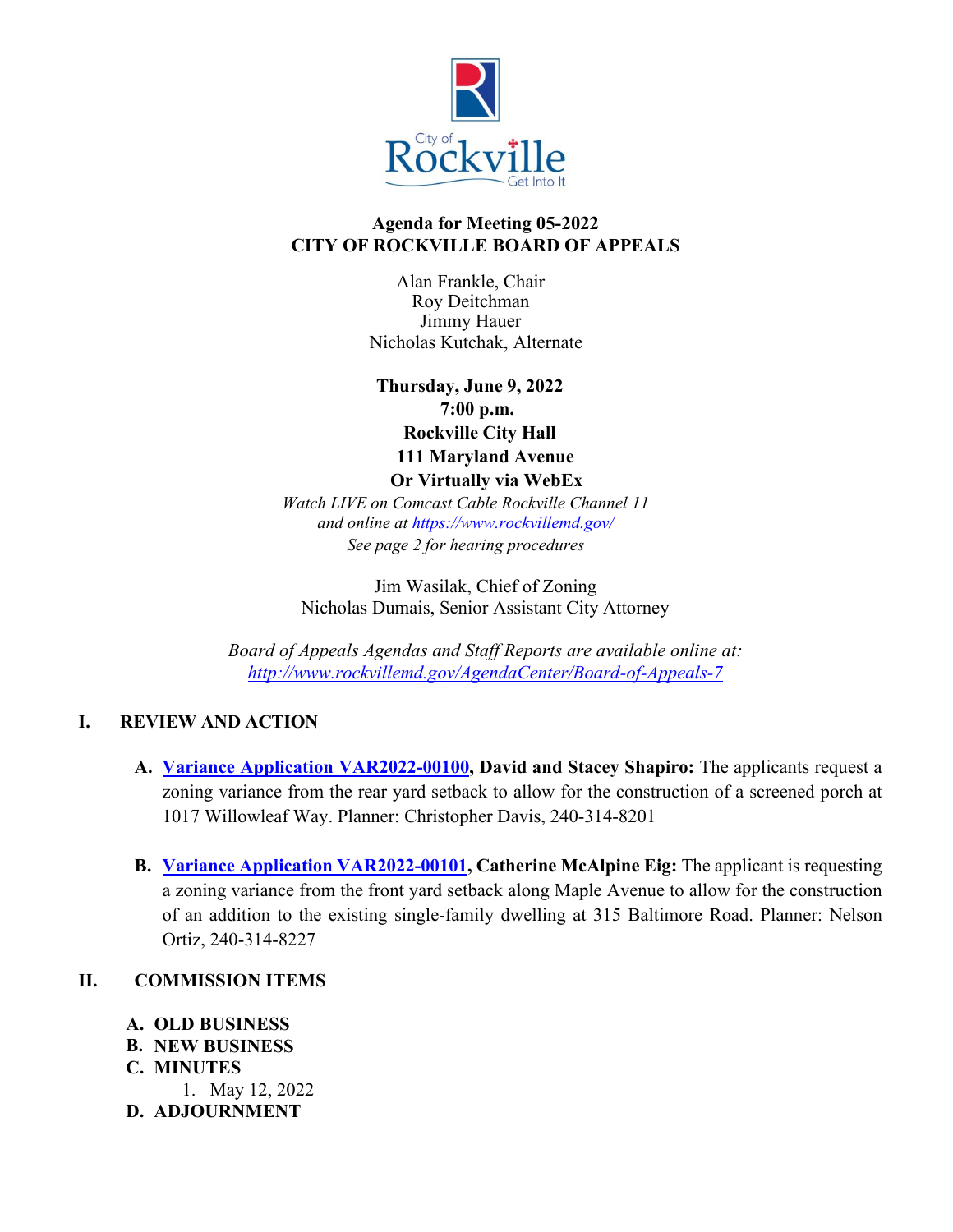Board of Appeals Meeting No. 05-2022 June 9, 2022

#### **HYBRID MEETING AND PUBLIC HEARING PROCEDURE**

The Board of Appeals will be meeting in person in the Mayor and Council Chamber at Rockville City Hall. The public is invited to participate in person or virtually via Webex. Anyone wishing to participate virtually may do so per the instructions below.

#### **I. Meeting Platform: WebEx**

- **A.** Applicant Access: Provided by PDS/IT
- **B.** Access for Oral Testimony and Comment: Provided by PDS/IT
- **C.** If during the hearing a party wishes to make additional comment or to specifically request the opportunity to engage in cross-examination following specific testimony, the party must contact the Host by email at  $j$ wasilak@rockvillemd.gov or by text at (202) 839-0305 with the specific request. The Host will inform the Board. The Board, in its sole discretion, will determine if the party may be heard.

#### **II. Pre-Meeting Preparations/Requirements:**

**A.** Written Testimony and Exhibits –

Written testimony and exhibits may be submitted by email to Jim Wasilak, Staff Liaison to the Board of Appeals, at [jwasilak@rockvillemd.gov,](mailto:jwasilak@rockvillemd.gov) or by mail, and must be received no later than eight (8) days in advance of the hearing.

**B.** WebEx Orientation for Applicants –

Applicants must contact the planning case manager assigned to the Application no later than five (5) days in advance of the hearing in order to schedule WebEx orientation, which must be completed prior to the hearing.

**C.** Oral Testimony –

i. Applicants – Applicants must provide to Community Planning and Development Services ("CPDS") Staff a list of presenters and witnesses who will testify on behalf of the Application. The list must be provided to CPDS Staff no later than five (5) days prior to the date of the hearing.

ii. Testimony/Comment in favor of an Application – Any member of the public who wishes to comment in favor of an Application must submit their name to PDS Staff no later than two (2) days in advance of the hearing to be placed on the testimony list. If a member of the public is unable to meet the deadline to be placed on the testimony list, they can submit written testimony to the Staff Liaison to the Board of Appeals, at [jwasilak@rockvillemd.gov](mailto:jwasilak@rockvillemd.gov) by 12:00 p.m. on the date of the hearing.

iii. Testimony/Comment opposing an Application – Any member of the public who wishes to comment in opposition to an Application must submit their name to PDS Staff no later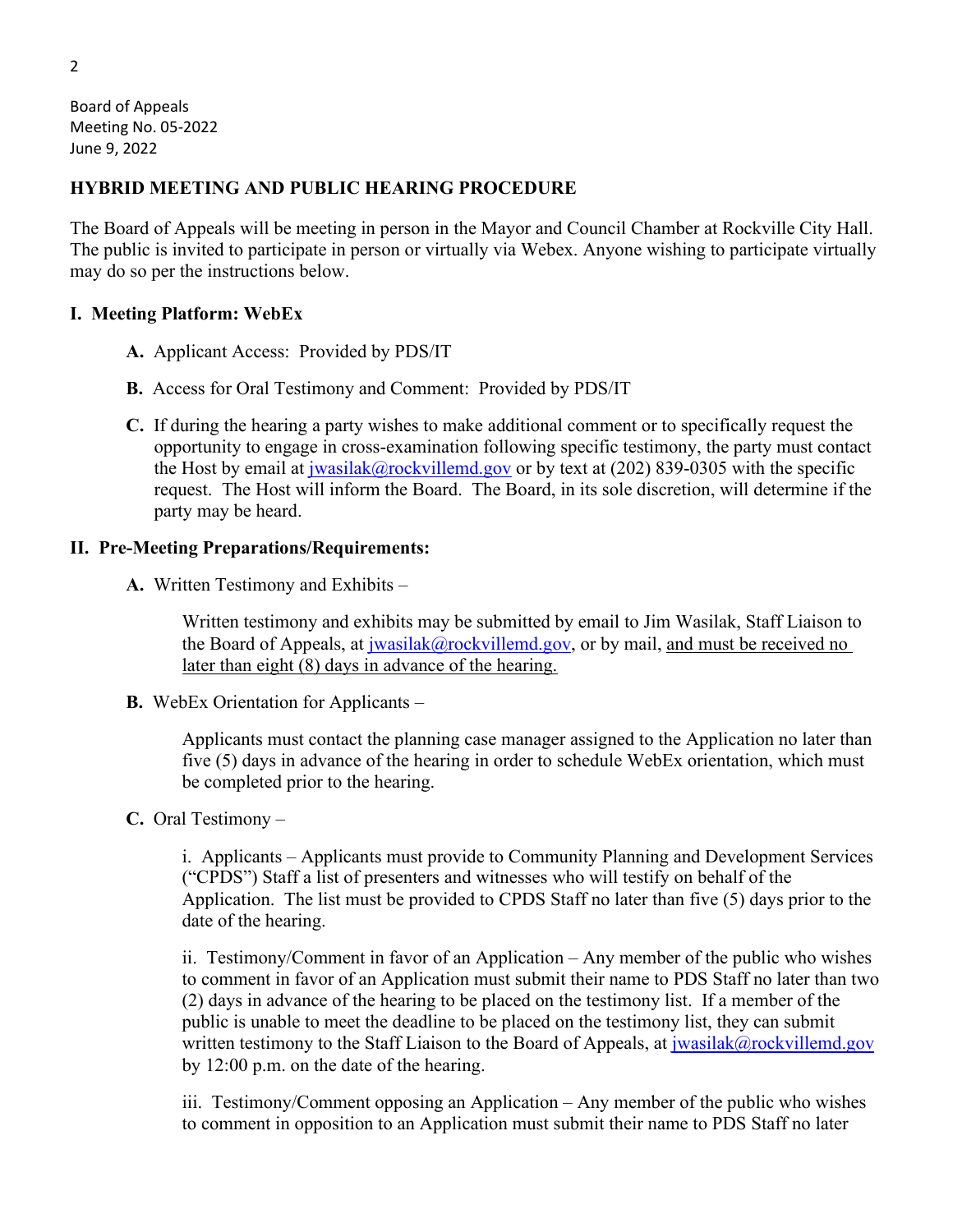Board of Appeals Meeting No. 05-2022 June 9, 2022

> than two (2) days in advance of the hearing to be placed on the testimony list. If a member of the public is unable to meet the deadline to be placed on the testimony list, they can submit written testimony to the Staff Liaison to the Board of Appeals, at [jwasilak@rockvillemd.gov](mailto:jwasilak@rockvillemd.gov) by 12:00 p.m. on the date of the hearing.

### **III. Conduct of Online Meeting and Public Hearing:**

The Meeting and Public Hearing will be held in accord with the Board of Appeals Rules of Procedure.

The Board of Appeals, at its discretion, reserves the right to continue the hearing until another date.

#### **A**. Public Hearing

i. Staff presentation or report and recommendation.

ii. Testimony of representative of other Board or Commission, if any – limited to ten (10) minutes each.

iii. Applicant presentation in support of the Application – limited to fifteen (15) minutes.

iv. Testimony in favor of the Application – The Board will sequentially recognize each person on the support testimony list and ask the host to allow the speaker to speak. Each speaker must wait to be specifically recognized by the Board before speaking. Testimony is limited to three (3) minutes for each individual and limited to five (5) minutes for each civic association.

v. Testimony in opposition to the Application – The Board will sequentially recognize each person on the opposition testimony list and ask the host to allow the speaker to speak. Each speaker must wait to be specifically recognized by the Board before speaking. Testimony is limited to three (3) minutes for each individual and limited to five (5) minutes for each civic association.

vi. Rebuttal testimony of the Applicant – limited to ten (10) minutes.

vii. Additional comment, if any, on the Application – The Board will ask if there is any further comment. Any participant seeking to provide additional comment may ask to speak at this time and must do so by emailing the Host at  $jwasilak@rockvillemd.gov$ . The Host will inform the Board if there are previous participants who wish to provide additional comment and list each speaker by name. The Board will sequentially recognize each speaker and ask the Host to allow the speaker to speak. Each speaker must wait to be specifically recognized by the Board before speaking. Additional comment is limited to three (3) minutes each.